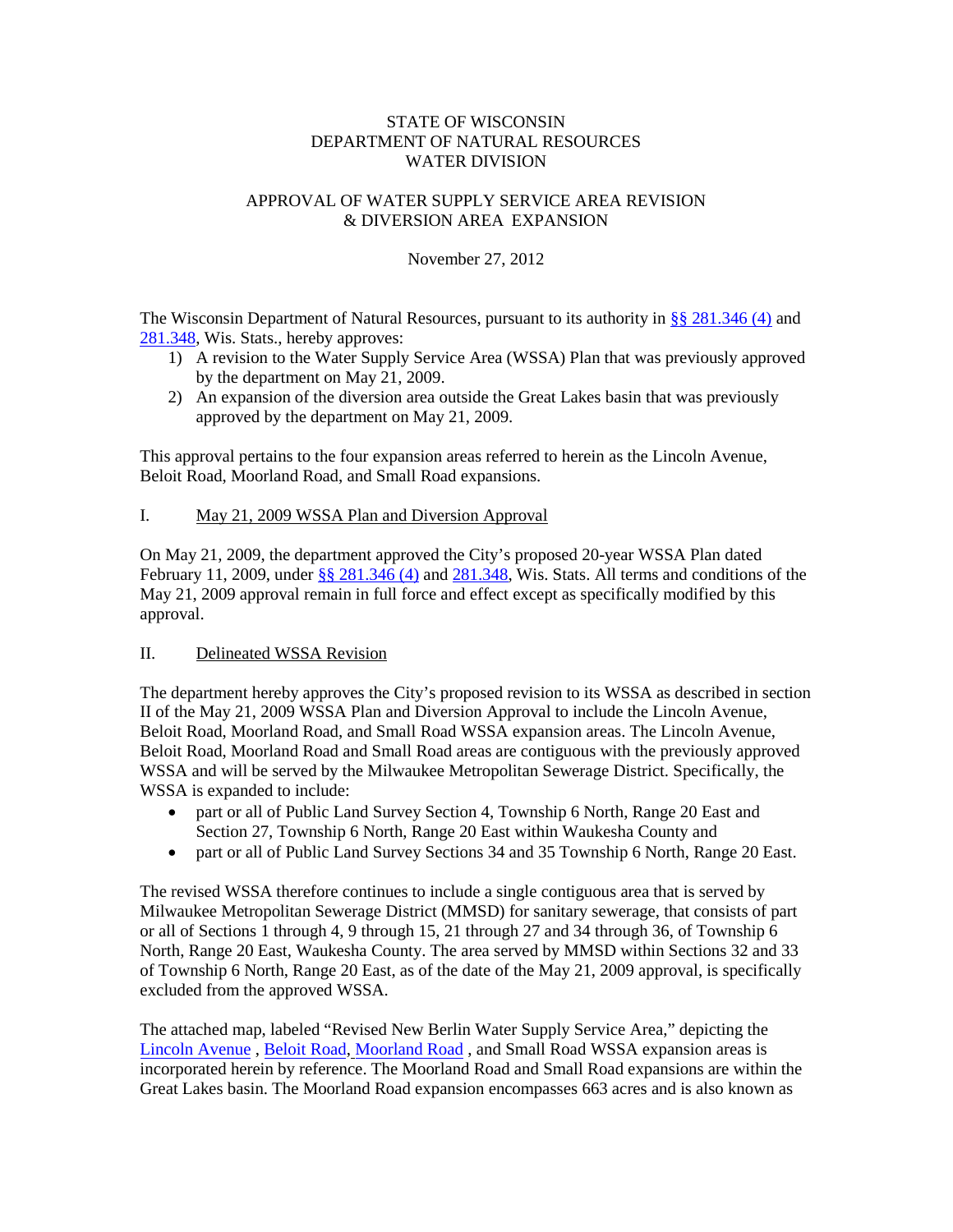Neighborhoods 'G' and 'H' within New Berlin's adopted comprehensive plan. The Small Road expansion encompasses 35.02 acres and is located at 16385 W Small Road.

# III. Approved Diversion Area Expansion

The Lincoln Avenue and Beloit Road areas are located outside of the Lake Michigan Basin. These two areas comprise the approved diversion area expansion. These areas include part or all of Public Land Survey Section 4, Township 6 North, Range 20 East and Section 27, Township 6 North, Range 20 East within Waukesha County, are contiguous with the previously approved WSSA, and are further described as follows:

- The [Lincoln Avenue](http://meetings.newberlin.org/sirepub/mtgviewer.aspx?meetid=405&doctype=agenda&itemid=9420) expansion area encompasses 61 acres and is located at 19300 W. Lincoln Avenue.
- The [Beloit Road](http://meetings.newberlin.org/sirepub/mtgviewer.aspx?meetid=405&doctype=agenda&itemid=9333) expansion area encompasses 4 acres and is located at 16515 W. Beloit Road.

The approved diversion area includes part or all of Sections 2, 3, 4, 9, 10, 11, 14, 15, 21, 22, 23, 24, 26, 27 and 34 of Township 6 North, Range 20 East, Waukesha County. The area served by Milwaukee Metropolitan Sewerage District (MMSD) within Sections 32 and 33 as of the date of the May 21, 2009 approval is specifically excluded from the approved diversion area.

The attached map labeled "Approved New Berlin Diversion Area Expansion," depicting the approved diversion area expansion, is incorporated herein by reference.

## IV. Approved Diversion Amount

The Lake Michigan water diverted pursuant to this approval shall be used solely for public water supply purposes within the approved diversion area within the City of New Berlin. The maximum diversion amount remains 2.142 million gallons per day (MGD) averaged over a calendar year as provided in the May 21, 2009 WSSA Plan and Diversion Approval.

## V. Monitoring

The monitoring requirements for the water supply service area specified in the May 21, 2009 WSSA Plan and Diversion Approval apply to the revised WSSA. The City has provided the department a GIS layer in electronic format showing the revised WSSA.

Within 30 days from the date this approval is signed, the City shall update its database of water utility customers to assign each customer of the utility in the Lincoln Avenue, Beloit Road, Moorland Road, and Small Road expansion areas to either the Lake Michigan or Mississippi River basin. If the basin line passes through a single parcel in any of these expansion areas, then the City shall assign the water customer or customers that occupy that parcel to the basin in which the junction of the water main and the service line to the parcel is located. Any alternative method of assigning water customers to either the Lake Michigan basin or the Mississippi River basin must be approved by the department.

Within 60 days from the date this approval is signed, the City shall assign each water utility customer within the Lincoln Avenue, Beloit Road, Moorland Road, and Small Road expansion areas to one of the following Public Service Commission (PSC) categories of water user (from PSC's Water Utility Reference Manual, Revised February 6, 2009):